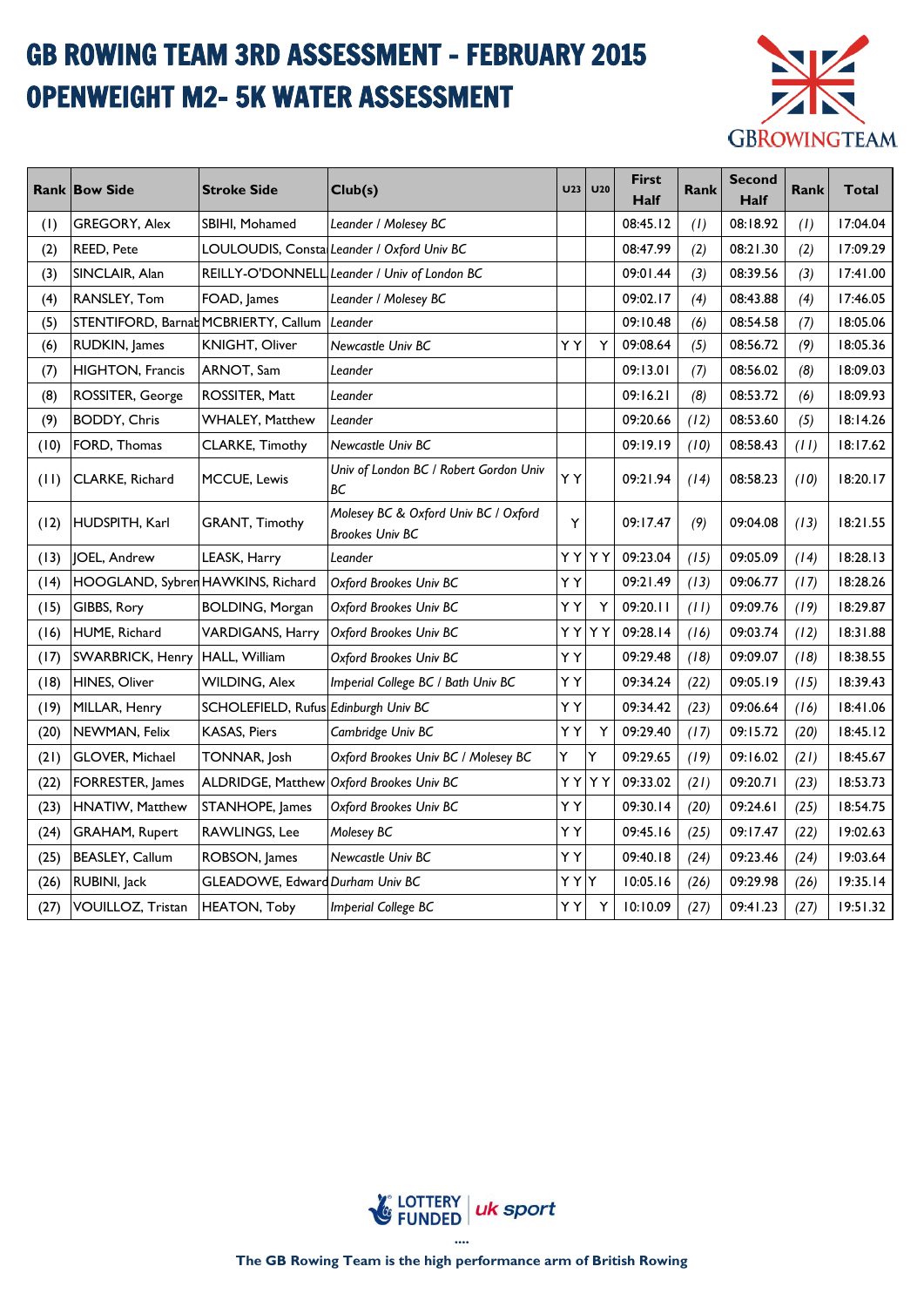## GB ROWING TEAM 3RD ASSESSMENT - FEBRUARY 2015 OPENWEIGHT M1x 5K WATER ASSESSMENT



|      | Rank Surname     | <b>First Name</b> | <b>Club</b>                          | U <sub>23</sub> | <b>U20</b> | <b>First</b><br>Half | Rank | <b>Second</b><br><b>Half</b> | Rank | <b>Total</b> |
|------|------------------|-------------------|--------------------------------------|-----------------|------------|----------------------|------|------------------------------|------|--------------|
| (1)  | <b>COUSINS</b>   | Charles           | Leander                              |                 |            | 09:27.19             | (1)  | 08:56.15                     | (1)  | 18:23.34     |
| (2)  | <b>CAMPBELL</b>  | Alan              | <b>Tideway Scullers Sch</b>          |                 |            | 09:34.00             | (2)  | 09:07.10                     | (4)  | 18:41.10     |
| (3)  | <b>TOWNSEND</b>  | Sam               | Reading Univ BC                      |                 |            | 09:38.44             | (6)  | 09:04.97                     | (2)  | 18:43.41     |
| (4)  | <b>LAMBERT</b>   | Peter             | Leander                              |                 |            | 09:41.24             | (7)  | 09:05.86                     | (3)  | 18:47.10     |
| (5)  | <b>INNES</b>     | Stewart           | Leander Club / Reading Univ BC       |                 |            | 09:37.33             | (5)  | 09:13.16                     | (6)  | 18:50.49     |
| (6)  | <b>COLLINS</b>   | John              | Leander                              |                 |            | 09:42.35             | (8)  | 09:10.19                     | (5)  | 18:52.54     |
| (7)  | <b>GROOM</b>     | Angus             | <b>Leander Club</b>                  |                 |            | 09:35.47             | (3)  | 09:18.37                     | (7)  | 18:53.84     |
| (8)  | <b>WALTON</b>    | Jonathan          | Leander                              |                 |            | 09:37.19             | (4)  | 09:18.98                     | (8)  | 18:56.17     |
| (9)  | MIDDLETON        | Nick              | Leander Club                         |                 |            | 09:49.72             | (9)  | 09:21.57                     | (10) | 19:11.29     |
| (10) | <b>CHRISTIE</b>  | Frazier           | <b>Bath Univ BC</b>                  | Y               |            | 09:58.12             | (11) | 09:20.80                     | (9)  | 19:18.92     |
| (11) | <b>BELL</b>      | Dave              | Molesey BC                           |                 |            | 09:54.74             | (10) | 09:31.63                     | (11) | 19:26.37     |
| (12) | <b>CARLTON</b>   | Ayrton            | Nottingham RC / Loughborough Univ BC |                 |            | 10:01.55             | (12) | 09:39.29                     | (14) | 19:40.84     |
| (13) | <b>GOTREL</b>    | Matthew           | Leander                              |                 |            | 10:06.03             | (13) | 09:38.08                     | (13) | 19:44.11     |
| (14) | <b>TARRANT</b>   | Matt              | Oxford Brookes Univ                  |                 |            | 10:14.05             | (18) | 09:35.79                     | (12) | 19:49.84     |
| (15) | <b>BAIN</b>      | Alexander         | Newcastle Univ BC                    | Y               | Y          | 10:10.47             | (17) | 09:41.54                     | (15) | 19:52.01     |
| (16) | <b>LAWRENCE</b>  | Michael           | <b>Quintin BC</b>                    | Y               |            | 10:08.05             | (15) | 09:46.03                     | (17) | 19:54.08     |
| (17) | <b>HAYNES</b>    | Alexander         | Sir W Borlase's GS BC                | Υ               | Υ          | 10:07.93             | (14) | 09:46.89                     | (18) | 19:54.82     |
| (18) | <b>STEWART</b>   | George            | Molesey BC / Bristol Univ BC         | Y               | Υ          | 10:10.36             | (16) | 09:44.51                     | (16) | 19:54.87     |
| (19) | WHITTAKER        | Samuel            | Rhwyfo Cymru / Cardiff Univ BC       |                 |            | 10:14.54             | (19) | 09:47.87                     | (19) | 20:02.41     |
| (20) | <b>STIMPSON</b>  | Jonathan          | Nottingham RC                        |                 |            | 10:14.92             | (20) | 09:52.79                     | (21) | 20:07.71     |
| (21) | <b>WARR</b>      | William           | Cambridge Univ BC                    |                 |            | 10:18.77             | (22) | 09:49.18                     | (20) | 20:07.95     |
| (22) | <b>TWINE</b>     | Sam               | Reading Univ BC                      | Y               |            | 10:14.95             | (21) | 09:54.41                     | (23) | 20:09.36     |
| (23) | <b>ORD</b>       | Graham            | Edinburgh Univ BC                    | Y               | Y          | 10:21.71             | (25) | 09:55.41                     | (24) | 20:17.12     |
| (24) | <b>GLENISTER</b> | Harry             | Molesey BC / Surrey Univ BC          | Y               | Υ          | 10:23.03             | (26) | 09:54.11                     | (22) | 20:17.14     |
| (25) | <b>LAW</b>       | Rowan             | Nottingham RC                        |                 |            | 10:21.47             | (23) | 09:57.18                     | (26) | 20:18.65     |
| (26) | <b>HARRISON</b>  | Cameron           | Tees RC                              | Y               |            | 10:23.41             | (27) | 09:55.49                     | (25) | 20:18.90     |
| (27) | <b>JOHNSON</b>   | Callum            | Tees RC                              | Υ               |            | 10:21.60             | (24) | 10:02.77                     | (28) | 20:24.37     |
| (28) | <b>BURNS</b>     | Jack              | Strathclyde Univ BC                  | Y               |            | 10:23.89             | (28) | 10:03.52                     | (30) | 20:27.41     |
| (29) | <b>BROWN</b>     | Jake              | Manchester, The Univ BC              | Y               |            | 10:30.76             | (29) | 10:03.09                     | (29) | 20:33.85     |
| (30) | <b>MORRIS</b>    | Danny             | Clydesdale ARC                       | Υ               |            | 10:34.26             | (30) | 10:05.26                     | (31) | 20:39.52     |
| (31) | <b>BELL</b>      | <b>Nick</b>       | <b>Bath Univ BC</b>                  | Y               |            | 10:47.32             | (31) | 09:59.52                     | (27) | 20:46.84     |
| (32) | <b>WARREN</b>    | Angus             | Sir W Borlase's GS BC                | Y               | Υ          | 10:51.34             | (32) | 10:22.43                     | (32) | 21:13.77     |

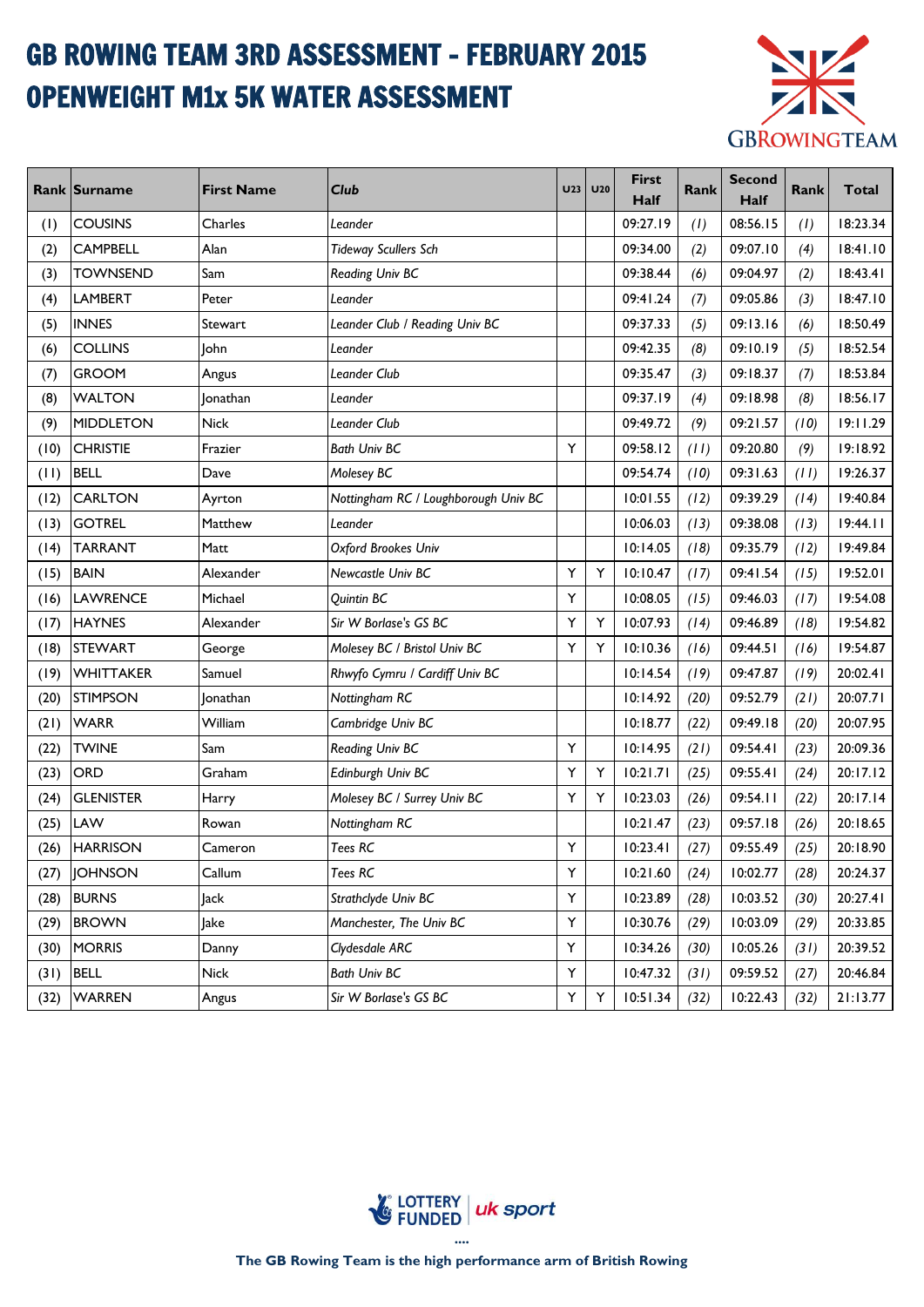# GB ROWING TEAM 3RD ASSESSMENT - FEBRUARY 2015 OPENWEIGHT W1x 5K WATER ASSESSMENT



|      | Rank Surname          | <b>First Name</b> | <b>Club</b>                          | <b>U23</b> | U20 | <b>First</b><br>Half | Rank | <b>Second</b><br><b>Half</b> | Rank | <b>Total</b> |
|------|-----------------------|-------------------|--------------------------------------|------------|-----|----------------------|------|------------------------------|------|--------------|
| (1)  | <b>GLOVER</b>         | Helen             | Minerva Bath                         |            |     | 10:20.09             | (1)  | 09:56.36                     | (1)  | 20:16.45     |
| (2)  | <b>GRAINGER</b>       | Katherine         | St Andrew / Marlow RC                |            |     | 10:23.85             | (2)  | 10:06.85                     | (3)  | 20:30.70     |
| (3)  | <b>STILLER</b>        | Kristina          | Tees RC                              |            |     | 10:30.26             | (3)  | 10:09.62                     | (4)  | 20:39.88     |
| (4)  | <b>HOUGHTON</b>       | Frances           | <b>Tyrian Club</b>                   |            |     | 10:34.77             | (5)  | 10:06.67                     | (2)  | 20:41.44     |
| (5)  | <b>WILSON</b>         | Melanie           | Imperial College BC                  |            |     | 10:31.59             | (4)  | 10:17.70                     | (11) | 20:49.29     |
| (6)  | <b>REEVE</b>          | Louisa            | Leander                              |            |     | 10:37.87             | (6)  | 10:12.75                     | (6)  | 20:50.62     |
| (7)  | <b>HODGKINS-BYRNE</b> | Mathilda          | Reading Univ BC / Reading RC         | Υ          |     | 10:41.78             | (7)  | 10:15.08                     | (8)  | 20:56.86     |
| (8)  | <b>SWANN</b>          | Polly             | Leander                              |            |     | 10:47.38             | (9)  | 10:11.81                     | (5)  | 20:59.19     |
| (9)  | <b>LEYDEN</b>         | lessica           | <b>Leander Club</b>                  | Y          | Y   | 10:42.70             | (8)  | 10:16.87                     | (10) | 20:59.57     |
| (10) | STANNING              | Heather           | Army RC                              |            |     | 10:48.45             | (10) | 10:15.27                     | (9)  | 21:03.72     |
| (11) | MEYER-LAKER           | Victoria          | Leander                              |            |     | 10:51.88             | (13) | 10:14.20                     | (7)  | 21:06.08     |
| (12) | <b>GOODERHAM</b>      | Lucinda           | Leander                              |            |     | 10:48.66             | (11) | 10:20.91                     | (12) | 21:09.57     |
| (13) | <b>EDDIE</b>          | <b>Jessica</b>    | London RC                            |            |     | 10:49.11             | (12) | 10:23.03                     | (13) | 21:12.14     |
| (14) | CARNEGIE-BROWN Olivia |                   | Oxford Brookes Univ                  |            |     | 10:52.16             | (14) | 10:32.61                     | (15) | 21:24.77     |
| (15) | LEE                   | Zoe               | <b>Imperial Coll</b>                 |            |     | 10:55.57             | (15) | 10:30.70                     | (14) | 21:26.27     |
| (16) | <b>FRANCIS</b>        | Georgia           | Imperial College BC / St Mary's Univ | Υ          |     | 10:56.66             | (16) | 10:41.80                     | (19) | 21:38.46     |
| (17) | <b>RODRIGUEZ</b>      | Gabby             | Molesey BC                           |            |     | 11:03.49             | (22) | 10:39.81                     | (16) | 21:43.30     |
| (18) | <b>BURGESS</b>        | Lucy              | Northwich RC                         | Υ          |     | 10:57.77             | (18) | 10:45.84                     | (23) | 21:43.61     |
| (19) | <b>PARFETT</b>        | Sara              | Imperial College BC                  |            |     | 11:02.41             | (21) | 10:41.80                     | (18) | 21:44.21     |
| (20) | WHITTAKER             | Pippa             | Leander Club                         |            |     | 11:01.48             | (19) | 10:43.27                     | (21) | 21:44.75     |
| (21) | WHEELER               | Laura             | Nottingham RC                        |            |     | 11:01.92             | (20) | 10:44.52                     | (22) | 21:46.44     |
| (22) | <b>ROBERTS</b>        | Helen             | Molesey BC                           |            |     | 10:57.48             | (17) | 10:49.86                     | (25) | 21:47.34     |
| (23) | <b>WILSON</b>         | Melissa           | Cambridge Univ Women's BC            | Υ          |     | 11:04.16             | (23) | 10:49.13                     | (24) | 21:53.29     |
| (24) | <b>COURTY</b>         | Sam               | <b>Bath Univ BC</b>                  | Y          |     | 11:12.78             | (30) | 10:41.14                     | (17) | 21:53.92     |
| (25) | <b>JONCKERS</b>       | Aimee             | Molesey BC                           |            |     | 11:11.81             | (28) | 10:42.80                     | (20) | 21:54.61     |
| (26) | FORD                  | Emily             | Newcastle Univ BC                    | Υ          |     | 11:06.75             | (25) | 10:50.32                     | (26) | 21:57.07     |
| (27) | <b>GIRLING</b>        | Rebecca           | Rhwyfo Cymru / Cardiff Univ BC       |            |     | 11:04.47             | (24) | 10:55.91                     | (29) | 22:00.38     |
| (28) | <b>WOOD</b>           | Helen             | Imperial College BC                  |            |     | 11:13.72             | (31) | 10:51.50                     | (28) | 22:05.22     |
| (29) | <b>FRENCH</b>         | Alessandra        | Univ of London BC                    | Υ          | Υ   | 11:15.27             | (32) | 10:50.52                     | (27) | 22:05.79     |
| (30) | <b>BARTLETT</b>       | Katie             | Nottingham RC / Loughborough Univ BC | Y          |     | 11:08.87             | (26) | 10:58.12                     | (32) | 22:06.99     |
| (31) | SIDDORN               | Ruth              | Oxford University Women s BC         | Υ          | Υ   | 11:09.70             | (27) | 10:58.34                     | (33) | 22:08.04     |
| (32) | <b>DOUGLAS</b>        | Katherine         | Leander Club                         |            |     | 11:12.10             | (29) | 10:57.89                     | (31) | 22:09.99     |
| (33) | <b>WITHERS</b>        | Annie             | Oxford Brookes Univ BC               | Υ          |     | 11:21.04             | (34) | 11:00.63                     | (34) | 22:21.67     |
| (34) | <b>HOWARD</b>         | Victoria          | Edinburgh Univ BC                    | Υ          |     | 11:16.24             | (33) | 11:06.21                     | (37) | 22:22.45     |
| (35) | <b>WRATTEN</b>        | Josephine         | Tees RC                              |            |     | 11:21.59             | (35) | 11:02.56                     | (35) | 22:24.15     |
| (36) | <b>ASHFORD</b>        | Emily             | Leander Club                         |            |     | 11:29.34             | (37) | 10:57.51                     | (30) | 22:26.85     |
| (37) | <b>BROWN</b>          | Jessica           | <b>Tideway Scullers Sch</b>          |            |     | 11:23.55             | (36) | 11:14.54                     | (40) | 22:38.09     |
| (38) | DONALDSON             | Maja              | Univ of London BC                    | Υ          |     | 11:36.03             | (40) | 11:04.06                     | (36) | 22:40.09     |
| (39) | <b>TREDELL</b>        | Yasmin            | Leander Club                         |            |     | 11:30.80             | (38) | 11:10.22                     | (39) | 22:41.02     |

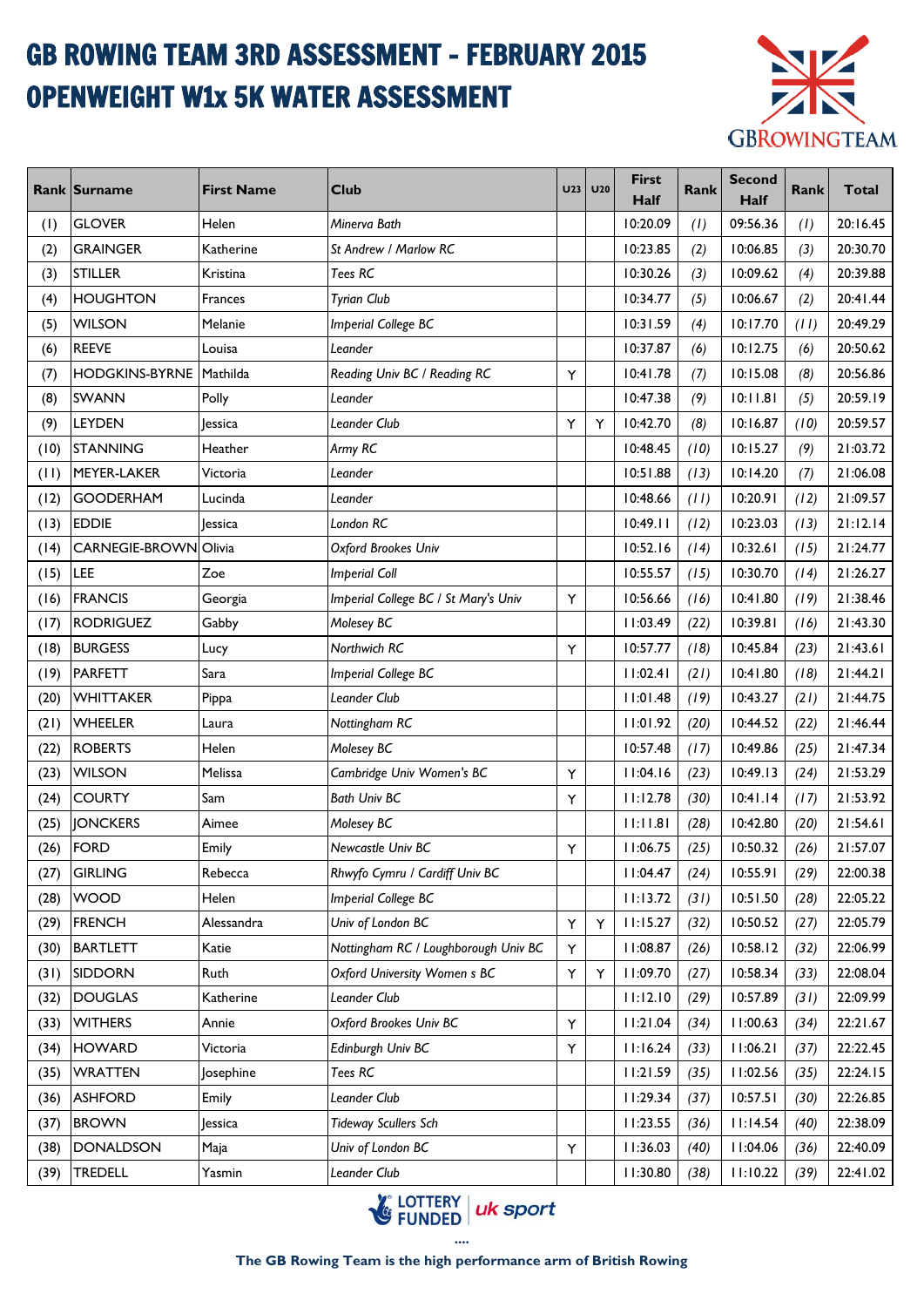# GB ROWING TEAM 3RD ASSESSMENT - FEBRUARY 2015 OPENWEIGHT W1x 5K WATER ASSESSMENT



|      | <b>Rank Surname</b> | <b>IFirst Name</b> | $ $ Club                                   | U <sub>23</sub> | U20          | <b>First</b><br><b>Half</b> | Rank | <b>Second</b><br>Half | Rank | Total    |
|------|---------------------|--------------------|--------------------------------------------|-----------------|--------------|-----------------------------|------|-----------------------|------|----------|
| (40) | <b>LONG</b>         | Heidi              | <b>Marlow RC</b>                           | $\checkmark$    | Y            | 11:31.23                    | (39) | 11:10.18              | (38) | 22:41.41 |
| (41) | <b>IEDWARDS</b>     | Rebecca            | Queens Univ. Ladies BC                     | $\checkmark$    |              | 11:46.26                    | (43) | 11:20.62              | (41) | 23:06.88 |
| (42) | <b>IFOXLEY</b>      | Hannah             | Llandaff RC / Cardiff Metropolitan Univ BC | $\checkmark$    |              | 11:45.87                    | (42) | 11:25.67              | (43) | 23:11.54 |
| (43) | <b>IDRURY</b>       | Charlotte          | Durham Univ BC                             | $\checkmark$    |              | 11:42.09                    | (41) | 11:30.52              | (44  | 23:12.61 |
| (44) | <b>HARRIS-WHITE</b> | <b>Natasha</b>     | <b>Newcastle Univ BC</b>                   | $\checkmark$    | $\checkmark$ | 11:47.14                    | (44) | 11:31.00              | (45) | 23:18.14 |
| (45) | <b>DEAR</b>         | Susannah           | Oxford Brookes Univ BC                     | $\checkmark$    |              | 12:00.54                    | (45) | 11:23.60              | (42) | 23:24.14 |

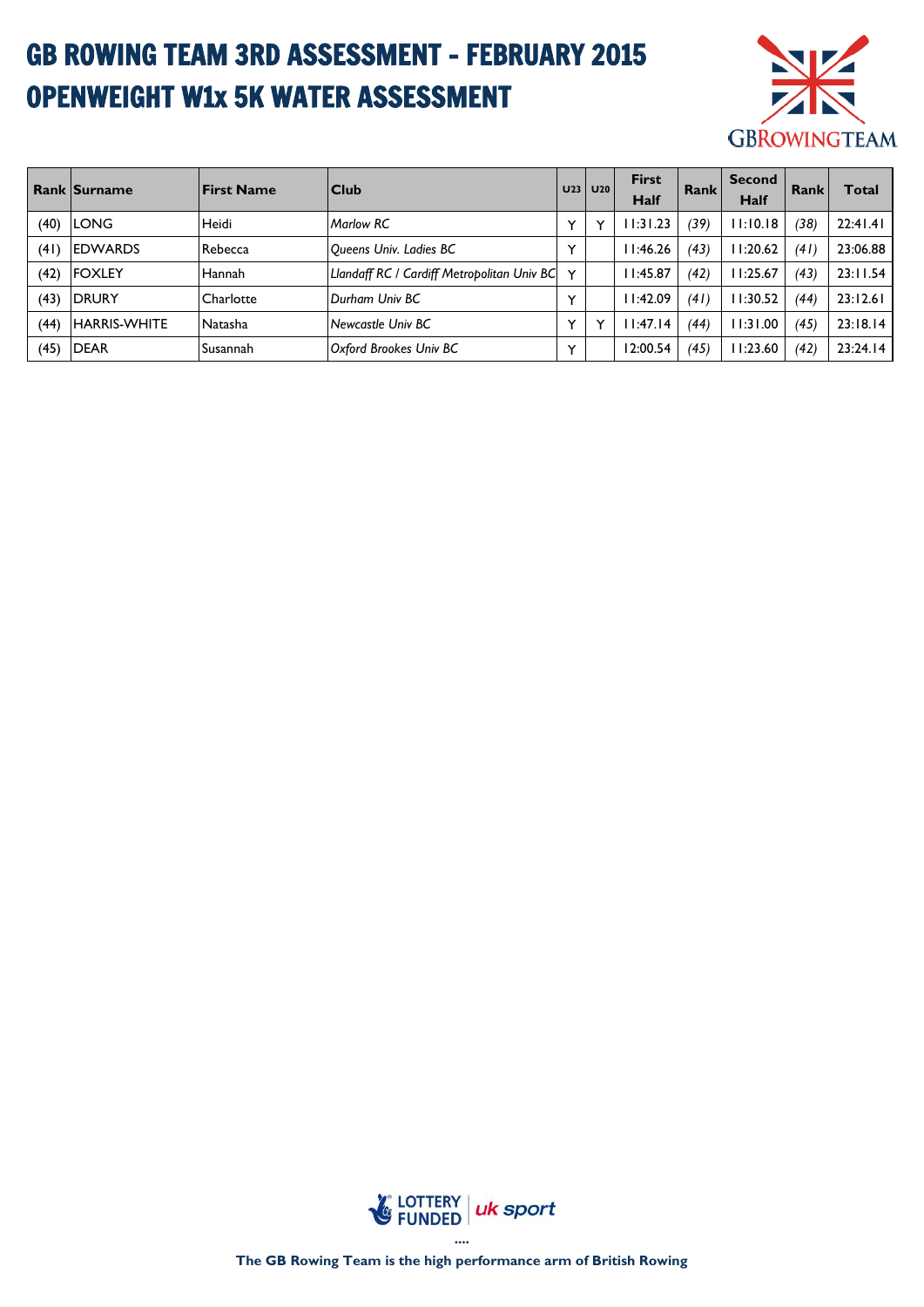# GB ROWING TEAM 3RD ASSESSMENT - FEBRUARY 2015 LIGHTWEIGHT M1x 5K WATER ASSESSMENT



|      | Rank Surname         | <b>First Name</b> | <b>Club</b>                          | <b>U23</b> | U20 | <b>First</b><br>Half | Rank | <b>Second</b><br><b>Half</b> | <b>Rank</b> | Total      |
|------|----------------------|-------------------|--------------------------------------|------------|-----|----------------------|------|------------------------------|-------------|------------|
| (1)  | <b>CHAMBERS</b>      | Richard           | Leander                              |            |     | 09:45.03             | (1)  | 09:23.04                     | (1)         | 19:08.07   |
| (2)  | <b>KIRKWOOD</b>      | lamie             | Leander                              |            |     | 10:01.62             | (2)  | 09:27.36                     | (2)         | 19:28.98   |
| (3)  | <b>LEE-GREEN</b>     | Zak               | Agecroft                             |            |     | 10:03.74             | (4)  | 09:30.70                     | (3)         | 19:34.44   |
| (4)  | <b>CLEGG</b>         | <b>Jonathan</b>   | Leander                              |            |     | 10:06.66             | (5)  | 09:34.32                     | (4)         | 19:40.98   |
| (5)  | <b>FREEMAN-PASK</b>  | Adam              | Reading Univ BC                      |            |     | 10:07.85             | (6)  | 09:39.77                     | (5)         | 19:47.62   |
| (6)  | MOTTRAM              | Samuel            | Leander Club                         | Y          |     | 10:03.44             | (3)  | 09:44.59                     | (6)         | 19:48.03   |
| (7)  | <b>COPUS</b>         | Jamie             | Oxford Brookes Univ BC               | Υ          |     | 10:12.54             | (7)  | 09:44.68                     | (7)         | 19:57.22   |
| (8)  | <b>HALE</b>          | <b>John</b>       | Imperial College BC                  |            |     | 10:14.85             | (9)  | 09:46.35                     | (9)         | 20:01.20   |
| (9)  | <b>GALLIE</b>        | Hugh              | Agecroft                             |            |     | 10:17.03             | (10) | 09:45.95                     | (8)         | 20:02.98   |
| (10) | <b>WAITE-ROBERTS</b> | Charles           | Leander Club                         |            |     | 10:13.72             | (8)  | 09:51.59                     | (11)        | 20:05.31   |
| (11) | <b>JACKSON</b>       | Jonathan          | Leander Club                         | Y          | Y   | 10:22.60             | (15) | 09:48.72                     | (10)        | 20:11.32   |
| (12) | <b>RICHARDS</b>      | Timothy           | Imperial College BC                  |            |     | 10:20.53             | (12) | 09:52.05                     | (12)        | 20:12.58   |
| (13) | MCKIRDY              | George            | Imperial College BC                  |            |     | 10:18.72             | (11) | 09:56.06                     | (14)        | 20:14.78   |
| (14) | BARTLEY              | Chris             | Leander                              |            |     | 10:22.02             | (13) | 09:54.33                     | (13)        | 20:16.35   |
| (15) | <b>MAXWELL</b>       | Gregor            | Edinburgh Univ BC / Univ of Stirling | Υ          |     | 10:22.45             | (14) | 09:58.83                     | (16)        | 20:21.28   |
| (16) | <b>HOLBROUGH</b>     | Myles             | Imperial College BC                  | Υ          |     | 10:24.12             | (17) | 09:58.30                     | (15)        | 20:22.42   |
| (17) | PARSONAGE            | Steven            | Leander Club                         | Y          | Υ   | 10:27.96             | (21) | 10:00.00                     | (19)        | 20:27.96   |
| (18) | <b>DOUGLASS</b>      | Alastair          | Molesey BC / Surrey Univ BC          | Υ          | Υ   | 10:25.28             | (19) | 10:04.41                     | (22)        | 20:29.69   |
| (19) | <b>FISHER</b>        | Edward            | Leander Club                         | Υ          |     | 10:28.14             | (22) | 10:02.29                     | (20)        | 20:30.43   |
| (20) | <b>REEVES</b>        | Benjamin          | Oxford Brookes Univ BC               | Υ          |     | 10:24.89             | (18) | 10:05.82                     | (24)        | 20:30.71   |
| (21) | <b>DOWTY</b>         | Andrew            | Leander Club                         | Υ          |     | 10:33.25             | (26) | 09:58.90                     | (17)        | 20:32.15   |
| (22) | <b>HEAP</b>          | Stuart            | <b>Tideway Scullers Sch</b>          |            |     | 10:32.44             | (25) | 09:59.95                     | (18)        | 20:32.39   |
| (23) | <b>GATHERCOLE</b>    | Callum            | <b>Bristol Univ BC</b>               | Υ          | Y   | 10:24.03             | (16) | 10:10.78                     | (27)        | 20:34.81   |
| (24) | <b>BROWN</b>         | Kieran            | Edinburgh Univ BC                    | Υ          |     | 10:34.05             | (27) | 10:05.68                     | (23)        | 20:39.73   |
| (25) | <b>STROUD-TURP</b>   | Barnaby           | Newcastle Univ BC                    | Υ          |     | 10:30.00             | (23) | 10:10.66                     | (26)        | 20:40.66   |
| (26) | <b>PATRICK</b>       | George            | Newcastle Univ BC                    | Υ          |     | 10:37.91             | (30) | 10:03.25                     | (21)        | 20:41.16   |
| (27) | KIMBERLEY            | Wilf              | <b>Imperial College BC</b>           |            |     | 10:25.71             | (20) | 10:15.53                     | (31)        | 20:41.24   |
| (28) | <b>ARTHUR</b>        | Rowan             | Oxford Univ Lwt RC / Nephthys        | Υ          |     | 10:31.34             | (24) | 10:11.17                     | (28)        | 20:42.51   |
| (29) | <b>CURTIS</b>        | Matthew           | Edinburgh Univ BC                    | Υ          | Y   | 10:34.31             | (28) | 10:15.27                     | (30)        | 20:49.58   |
| (30) | <b>MCCARRON</b>      | Jamie             | Cambois                              | Υ          |     | 10:37.71             | (29) | 10:21.98                     | (33)        | 20:59.69   |
| (31) | <b>WILKINSON</b>     | Daniel            | <b>Wallingford RC</b>                | Υ          | Υ   | 10:50.97             | (36) | 10:09.92                     | (25)        | 21:00.89   |
| (32) | ANDERSON             | Joseph            | Newcastle Univ BC                    | Υ          | Υ   | 10:49.91             | (35) | 10:12.03                     | (29)        | 21:01.94   |
| (33) | <b>MORGAN</b>        | Oliver            | Oxford Brookes Univ BC               | Υ          |     | 10:37.97             | (31) | 10:24.11                     | (34)        | 21:02.08   |
| (34) | <b>MATTHEWS</b>      | Sebastian         | Norwich RC                           | Υ          | Υ   | 10:44.91             | (33) | 10:19.35                     | (32)        | 21:04.26   |
| (35) | KERSWELL-JENSEN      | Simon             | Oxford Brookes Univ BC               | Υ          | Υ   | 10:44.81             | (32) | 10:29.06                     | (37)        | 21:13.87   |
| (36) | <b>VARLEY</b>        | Oliver            | Newcastle Univ BC                    | Υ          | Υ   | 10:52.35             | (38) | 10:26.67                     | (35)        | 21:19.02   |
| (37) | <b>MAYNE</b>         | Henry             | <b>Imperial College BC</b>           | Υ          |     | 10:51.08             | (37) | 10:28.23                     | (36)        | 21:19.31   |
| (38) | <b>STRINGFELLOW</b>  | <b>James</b>      | Rhwyfo Cymru / Cardiff Univ BC       | Υ          |     | 10:48.48             | (34) | 10:33.24                     | (38)        | 21:21.72   |
|      | DNF TUCK             | Sam               | Durham Univ BC                       | Υ          |     |                      |      |                              |             | <b>DNF</b> |

LOTTERY | uk sport